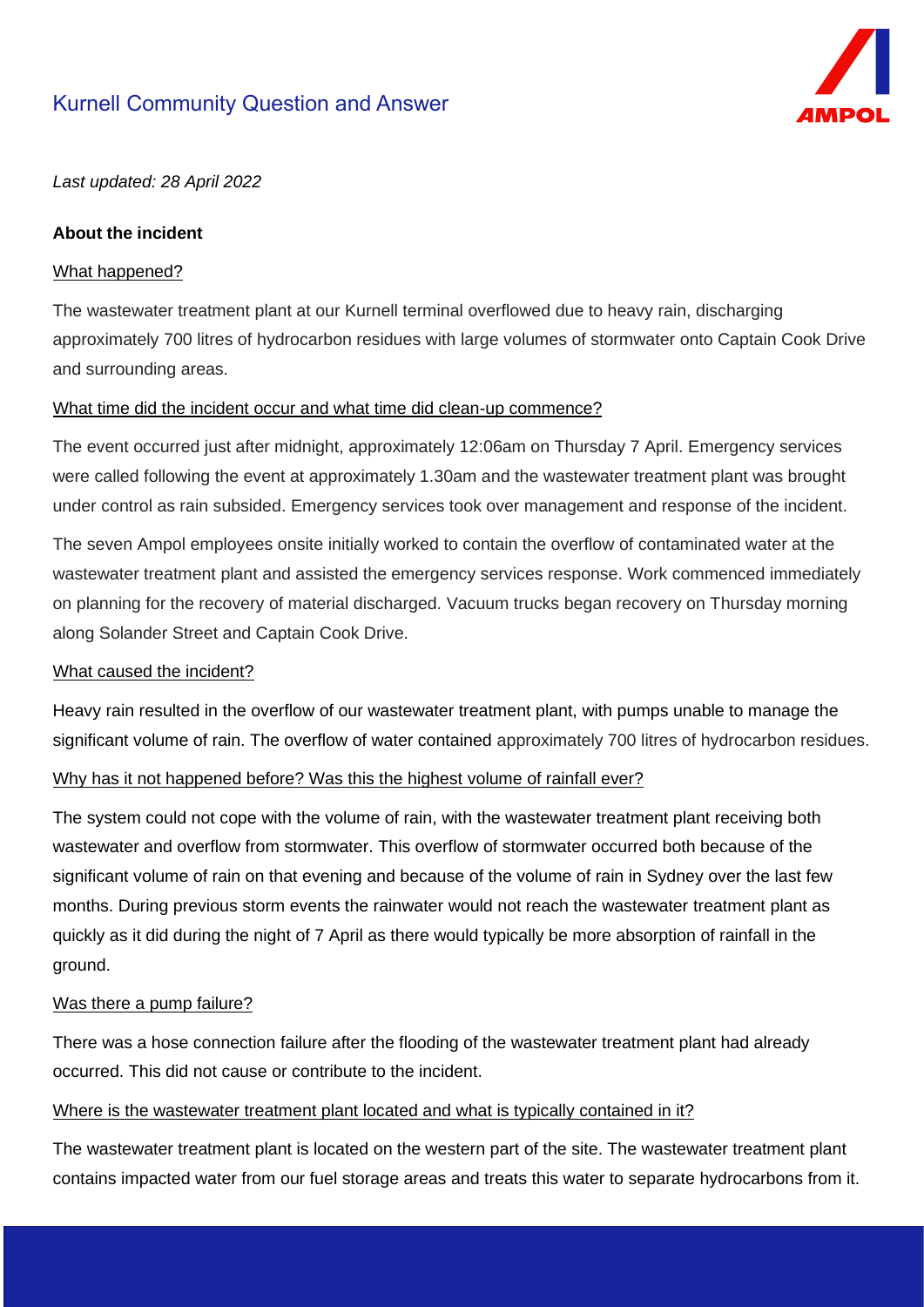An oily hydrocarbon residue sits at the top of these tanks, which is cleaned regularly as part of the treatment process.

Ampol's investigations following the incident has shown the discharge contained diesel materials with a minor presence of heavier oils, suggesting some materials from refinery operations have remained in the wastewater separators.

## How much hydrocarbon product was released? How do you know how much was released?

We estimate approximately 700 litres of hydrocarbon residue was released during the storm event. The amount is an estimate based on the size of the separator bays and the typical layer of hydrocarbon residue that rises to the top of the water contained in this tank.

### Why was there hydrocarbon in the separators?

The wastewater treatment plant is there to treat water prior to it being discharged. The separators play the role of separating hydrocarbons from water and material captured is cleaned regularly.

# What are you doing about the maintenance of equipment? Is there a backup pump to manage high volumes of water?

The issue was not equipment maintenance. The terminal has a proactive maintenance program which is recorded in our internal systems.

The wastewater separator system has three sets of pumps to manage the levels in the separators. These pumps started automatically as the levels rise. All pumps were fully operational at the time of the flood and started as per the requirements of the system.

In addition, the site has a back-up pump with a capacity of 1000 cubic metres per hour. This pump was also used during the storm event but lost the hose connection and had to be shut down until the hose was reconnected. This back-up pump did not have enough capacity to prevent the flooding of the wastewater treatment plant.

# If this was forecast and given volume of water fallen prior, why was maintenance not completed? When was the wastewater plant last maintained?

During previous storm events the stormwater would not reach the wastewater treatment plant as quickly as it did during the night of 7 April. After the ongoing rain we have had over the last few months, there was minimal absorption of rainfall in the ground.

Maintenance is ongoing for all equipment in the terminal. Ampol conducts preventative maintenance, and all that maintenance is carried out regularly.

# If this has never happened before, are there other reasons you're not telling us?

No. The Kurnell import terminal has not previously seen that level of flooding.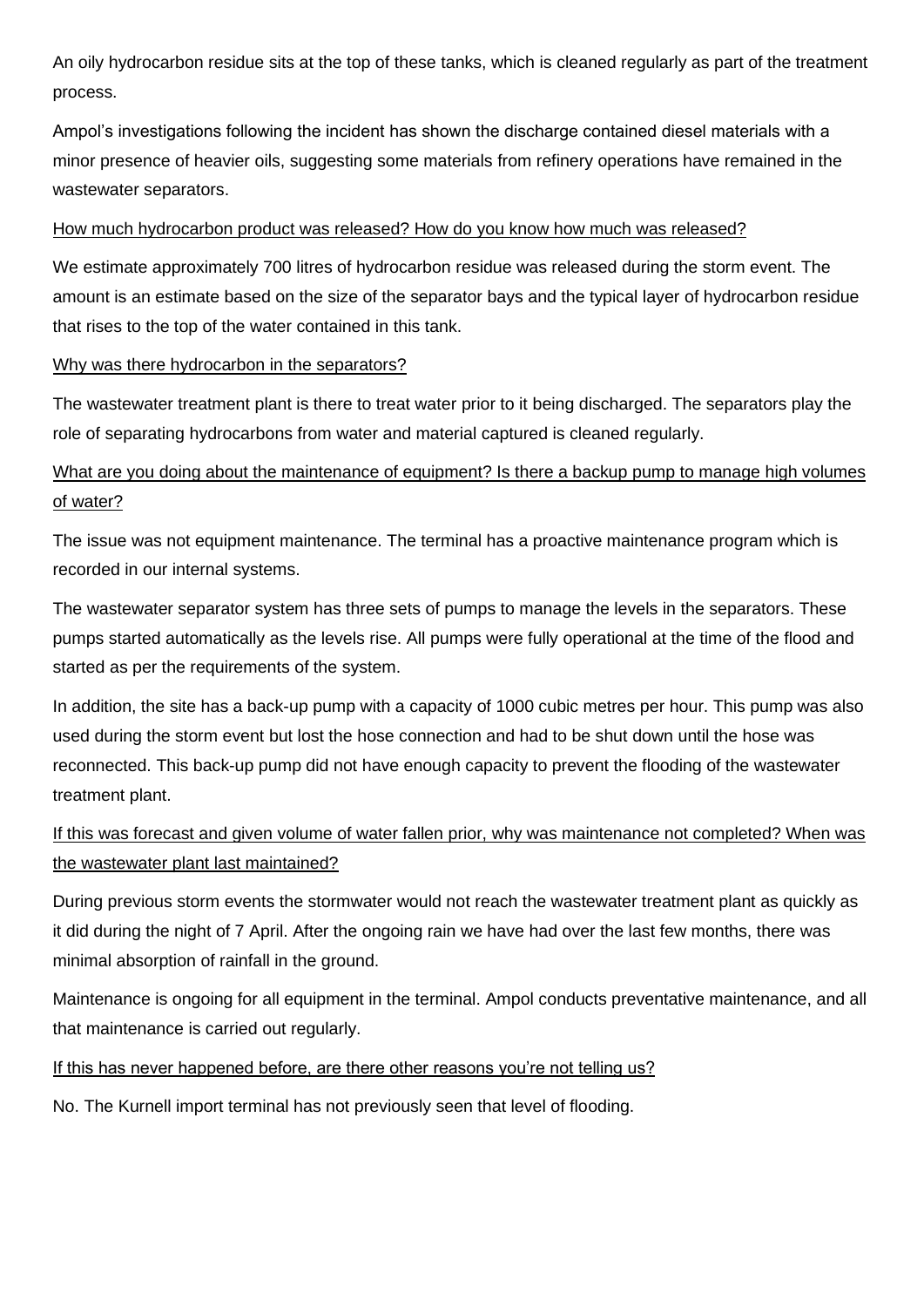# Why was there no alarm system? Why was the siren not used to indicate something was wrong and why weren't we informed immediately?

Emergency services were contacted and took control of the incident after 1.30am. We acknowledge our communication with the community could have been better and we will review our response procedures to identify areas of improvement.

## **Material released**

## What was in the liquid discharged? Could you be more specific than 'hydrocarbon residues'

The release largely contained diesel materials with a minor presence of heavier oils. This has been determined from testing of materials that were released.

## How much of it was released?

700 litres of hydrocarbon residue was released with large volumes of storm water onto Captain Cook Drive and surrounding areas.

## Was there any benzene released?

Benzene has not been detected at all in soil samples returned and is below health guidelines (National Environment Protection Measures) for oil/water samples taken.

## Why was it a black material, not typical diesel found in service stations?

Testing has shown diesel remnants from refining operations remained in the wastewater separators and this material was discharged with the release. This caused the black appearance of the material.

### What do you mean 'below human health guidelines'? Will any exposure create a health issue?

The National Environment Protection Measures (NEPMs) are legal instruments that specify national standards for a variety of environmental issues, including when assessing contamination. The measures set national health-based standards for determining the risk of contamination to human and environmental health. 'Below human health guidelines' generally means below levels that would cause an impact to human health.

Further information can be found on the link below:

<https://www.epa.nsw.gov.au/~/media/EPA/Corporate%20Site/resources/epa/150308-nepms.ashx>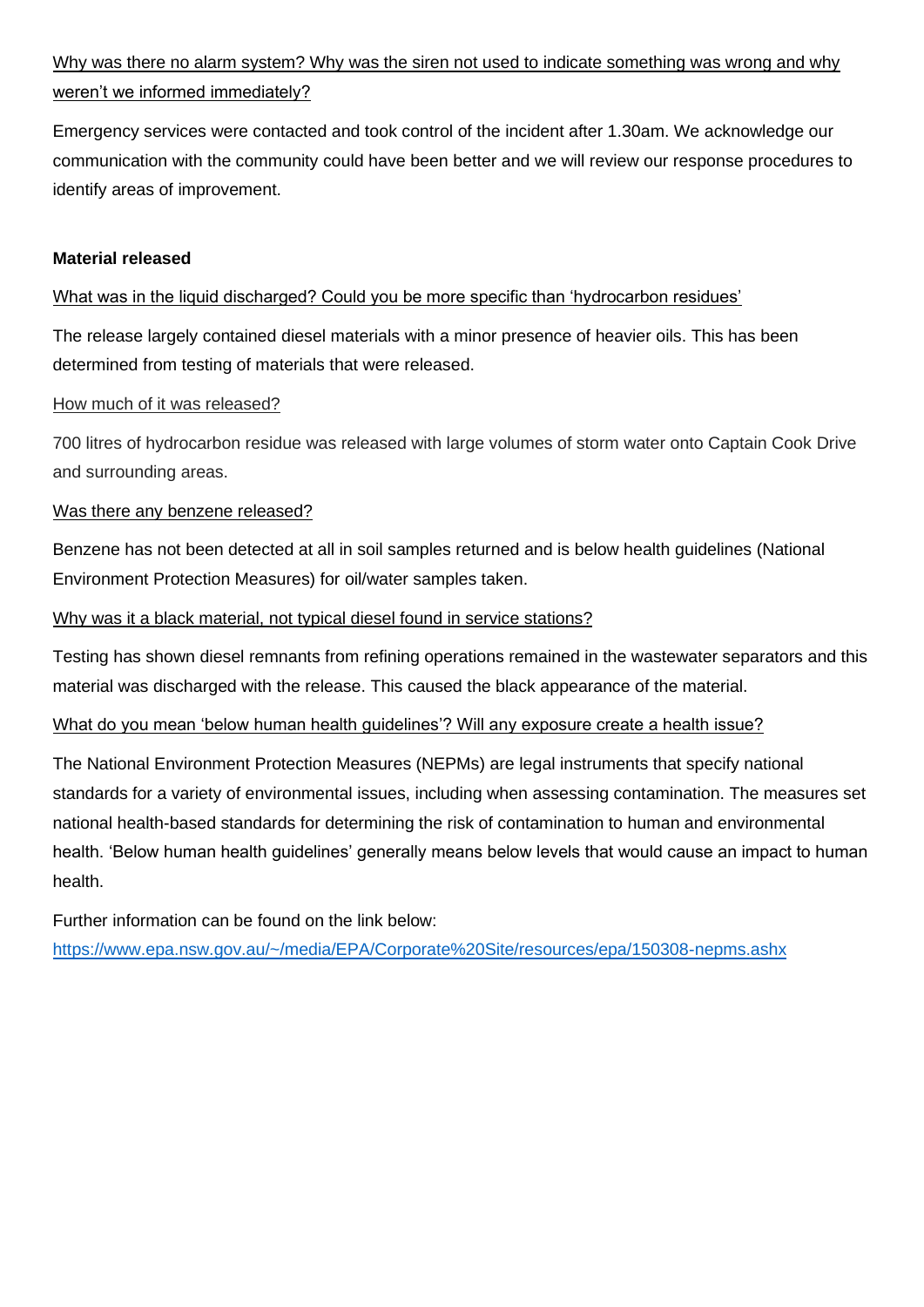## **Testing and results**

### What have been the testing locations?

Testing has been done at 50 locations around the impacted areas. Our independent environment consultant determined testing locations based on observations of contamination.

Samples have been taken from visually impacted areas (both water and soil) along Captain Cook Drive, Torres Street, the oval at Marton Park, the area around the Girl Guides Hall, the horse paddock, The Marton Park Wetlands and the creek along Captain Cook Drive and into Quibray Bay. Samples have been tested for the presence of fuel like materials (hydrocarbons) and this includes testing for components like benzene and toluene.

Testing has also been done at a number of private residences where required or requested. Individual reports will be prepared for these residents. Residents can continue to contact Ampol if they would like testing completed at private property.

#### Who is doing the testing?

Testing and analysis is being done by an independent environmental consultant (WSP) and a NATA accredited lab. Work will be validated by additional tests at the same locations in the next few weeks.

## When will the community receive testing results?

The results of all testing will be shared with the community. This will include a table with raw data, a report interpreting the data, and maps indicating where samples were taken and the results at each location.

Initial testing results were received late last week and analysis and interpretation will take a few days. We are working as quickly as possible to get initial results released.

#### Vapour testing

Localised vapour testing is completed every day and has shown no levels of concern. We don't believe there are any health risks created by this incident. We understand there have been odours in the community and these will subside as further clean-up work is completed.

#### Will you be testing bores?

We will test all bores that are made available to us for sample taking. We are also in the process testing the groundwater wells that are in the area of the wastewater treatment plant.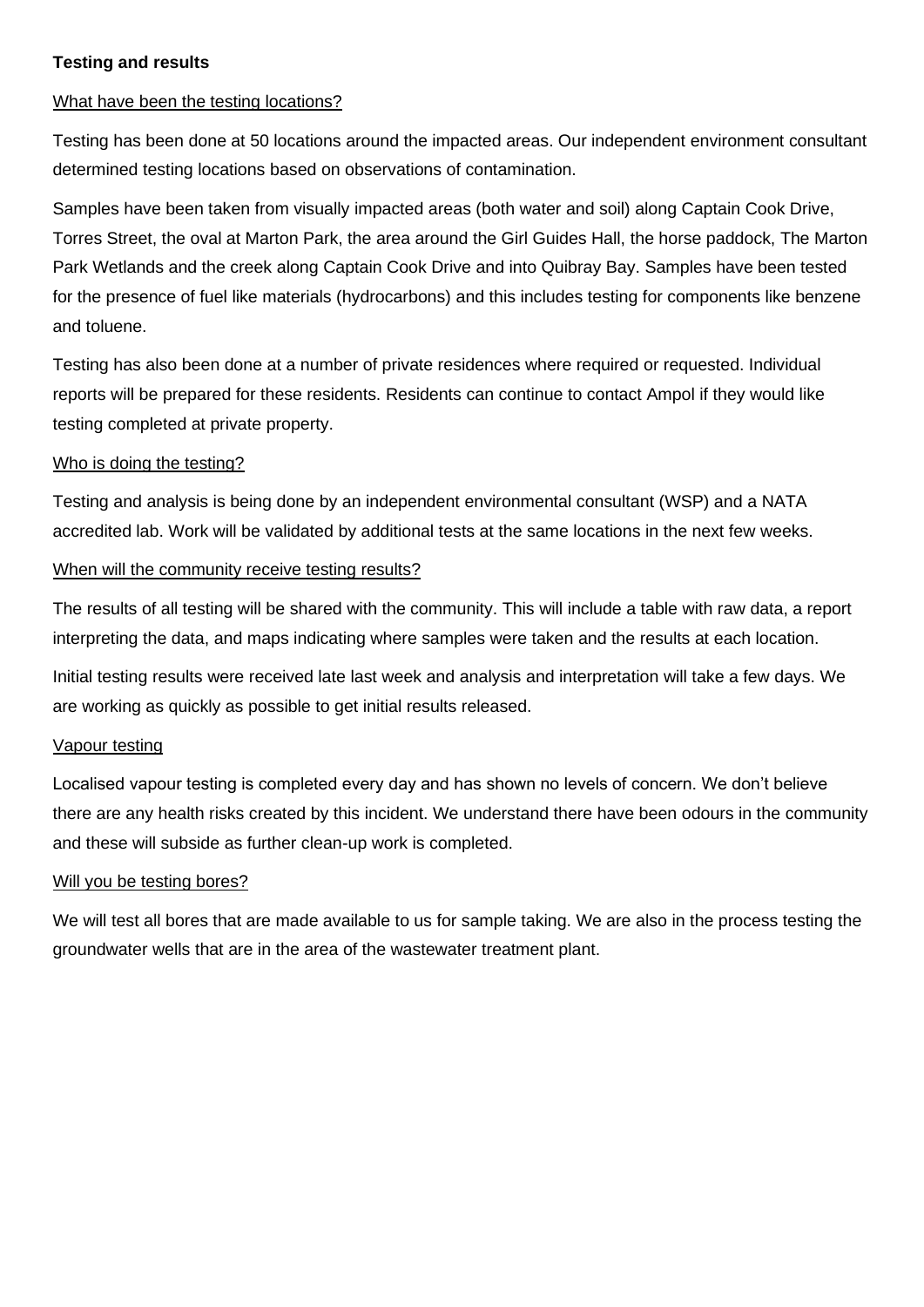### **Impacts to the community**

#### Are there human health risks?

Ampol does not believe there are human health risks from the incident. However, testing is being completed and will be shared with the community. The EPA is also undertaking testing to provide further clarity on potential human health impacts.

#### What are the impacts to the environment?

We have engaged an independent environmental consultant to support investigative works to understand environment impacts. We are here for the long-term and deliver what is required to deal with any ongoing environmental issues. We believe the initial and ongoing clean-up will help minimise long-term environmental impacts.

## When will the odours subside?

We expect odours to progressively reduce as further clean-up works are delivered. The level of odour will vary depending on issues such as wind speed and direction. Ampol will not use odorant in public areas going forward.

#### We have been told that hydrocarbon residue has just been left to wash away, is that correct?

No. Containment and clean-up works continued since with a team of 20-40 on site each day. Actions from our response team included the use of booms to contain product in the stormwater drains and local waterways and the removal of collected material by vac trucks and absorbent pads.

### What odorants or other chemicals have been used in the clean up?

To suppress the odour created by the release, we used DEODOUR AIR Alpine in diluted form on the evening of Sunday 10 April. This product was used in accordance with the manufacturer's instructions.

#### What about water quality?

Water supply has not been impacted by this event. If you have any concerns, we encourage you to reach out to Sydney Water.

## What is happening with the Marton Park sports field closure?

We are working with council on the ground closure. Testing has confirmed no contamination on Marton Park sports field, however further testing is being delivered while the oval remains closed. We will work with council to have the field reopened as soon as possible.

### What is the impact to the horse arena – when will we receive further information?

Contamination was observed in a small section of the southern area of this site. Results of initial testing of the horse area will be shared over the coming days.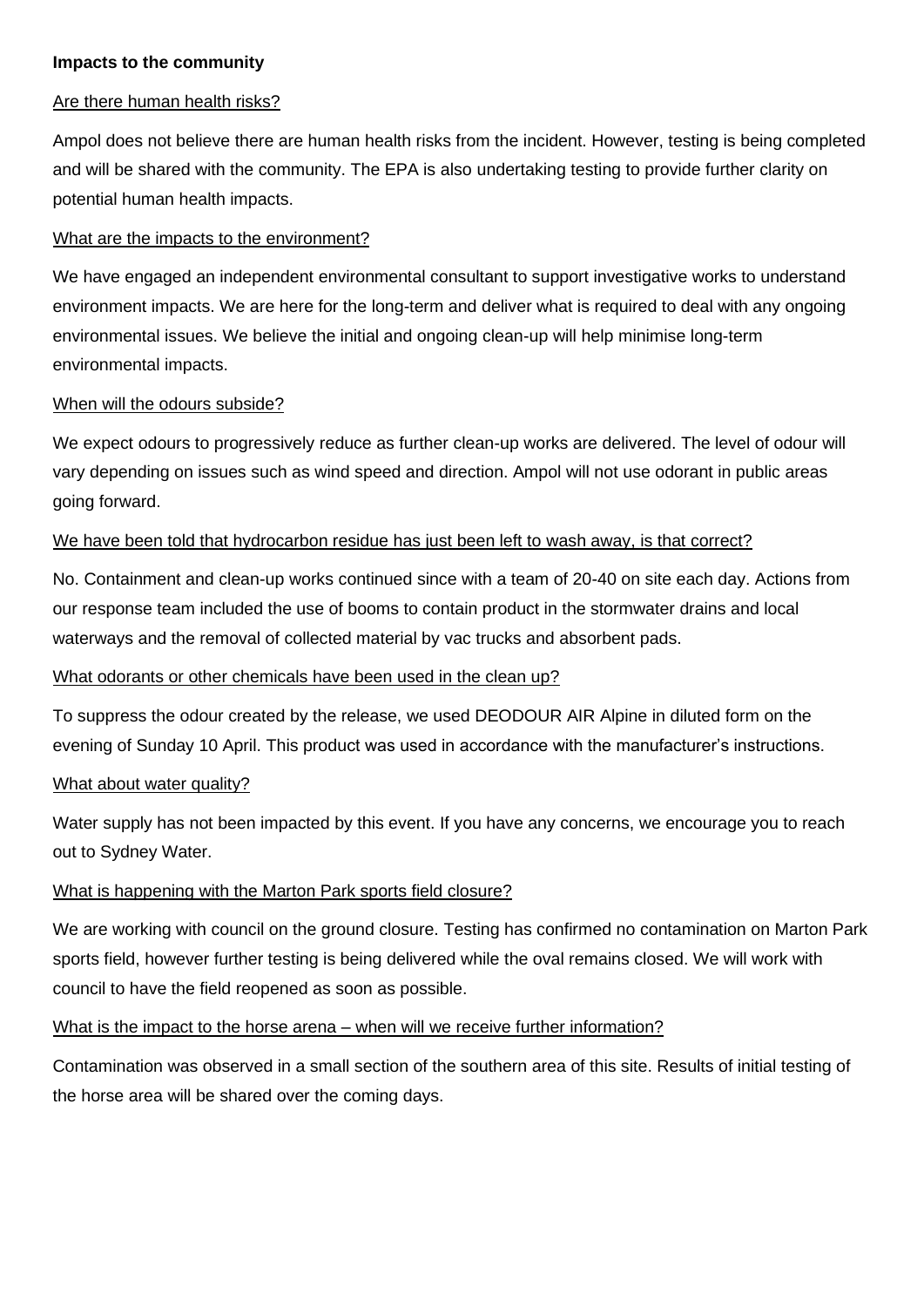# What is the impact to Botany Bay?

No visible contamination has been observed in Botany Bay. The NSW EPA has also inspected Silver Beach and has not seen any indication of contamination. Further inspections will continue. The NSW EPA will also continue to test waterways.

## How much filtration has there been into the ground?

Results of testing to be communicated to residents will show locations of soil testing and any impacts. Remediation work will be delivered where required and we have identified these areas.

## I reported hydrocarbons present in Cook Street, has this been attended to?

Yes. The Ampol team visited Cook Street in the hours following a report about potential impacts in this area. The material was observed not to be hydrocarbons. Regardless, the area has been cleaned by Ampol.

## Why have Ampol representatives told residents it's up to them if they allow their families to

## continue using their yards and eating food grown in their yards?

There is only one yard that has been confirmed to have been impacted by the event. If residents have concerns and want testing to be completed on their property, please contact our community line on 1800 802 385.

### **Clean-up works**

### What has the initial clean-up focussed on?

We started clean-up with Captain Cook Drive and the immediate nearby waterways, the areas needing the most immediate attention. Work over the last week has involved a team of between 20-40 employees and contractors, with vacuum trucks and absorbent pads and booms deployed in waterways. These booms and pads a cleaned and replaced regularly. Impacted stormwater pipes have been inspected, flushed and vacuumed where needed.

# Have any hydrocarbons run into waterways and what has and will be done to recover and remediate?

Yes. We have installed absorbent booms across impacted waterways to contain and recover as much of the hydrocarbon release as possible. Slick booms have and are also being used behind the absorbent booms in three places in the creek. Slick booms have a weighted curtain that hangs roughly 300mm into the water, slowing down the surface flow to allow absorption of sheens, where they exist.

Testing results and further investigative work will be done to determine what additional work is required.

## What is the next step for clean-up?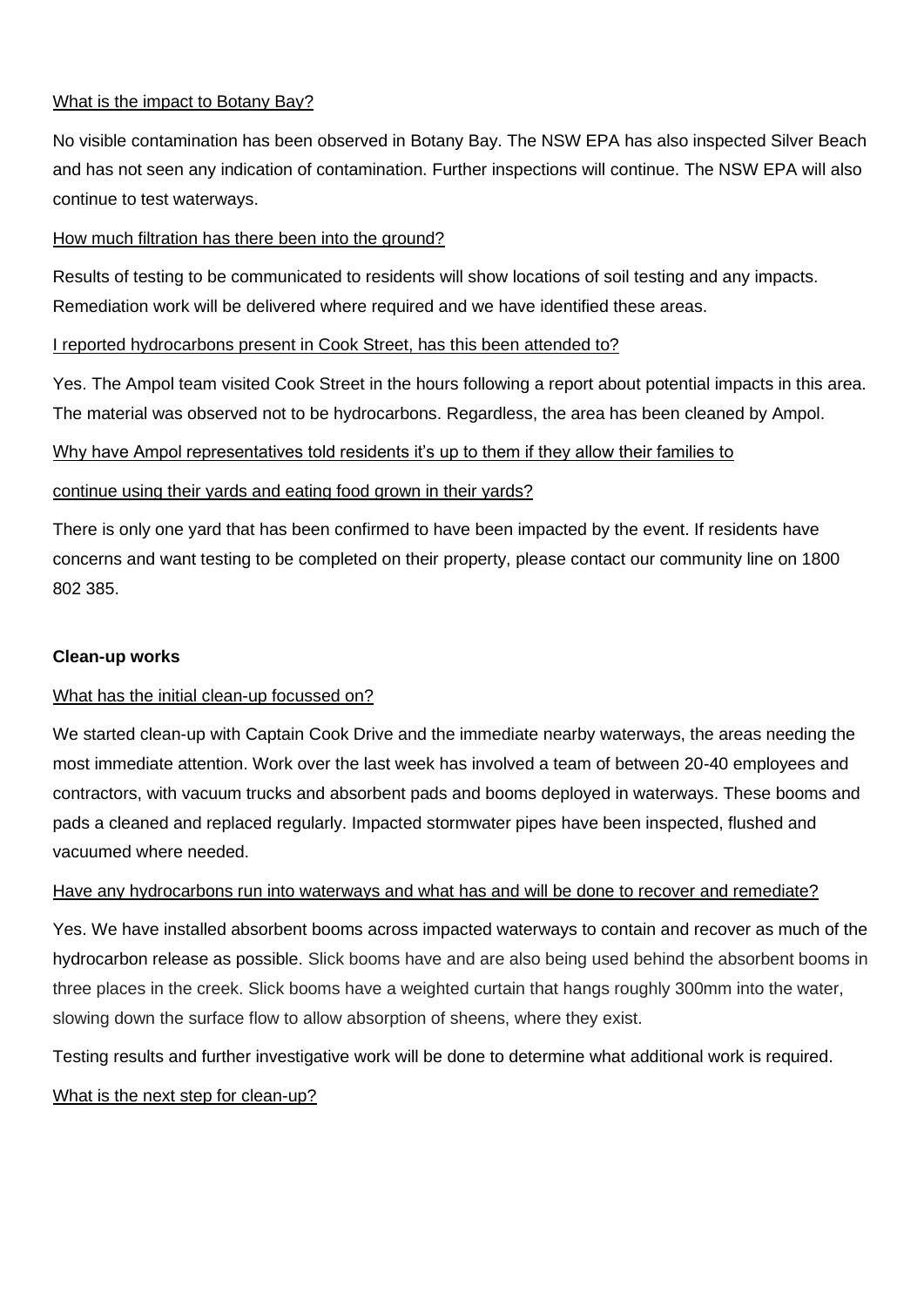The next step is remediating soil and grass in impacted areas – we have identified where this work needs to be completed. Works will commence in the following areas over the next two weeks:

- 131-137 Captain Cook Drive,
- 1-5 Torres Street,
- Garden of 6-8 Torres Street,
- Both sides of Captain Cook Drive between Torres and Bridges Streets,
- Impacted areas around the Girl Guide Hall and horse arena.

Commencement of work will depend on completion of in ground service location and approval of traffic management plans to ensure impacts to residents from this work are minimised.

# How long will the clean-up take – when will remediation be completed?

We expect initial works to be completed over the next few months. However, Ampol is fully committed to undertaking the necessary clean-up both in the immediate and long-term to ensure community and environmental issues are addressed. Our ongoing testing will inform where further works need to be completed and we will do so until no further works are required.

## Where is contaminated material being processed and disposed of?

A separation process will be completed onsite at a different location to where the spill took place. The material will then be sent offsite for processing.

## **Investigation, community engagement, compensation**

### What has been done to ensure an incident like this does not happen again?

Ampol has launched an investigation into the incident. The investigation will assess the root cause and will provide recommendations to prevent reoccurrence over the long-term. We will share the results of this investigation once completed with the community.

# What has been done in the short-term to ensure it won't happen again if we get significant rain over the coming weeks?

The wastewater treatment plant has been inspected and further maintenance delivered. The bund wall around the plant has been repaired as it was damaged during the storm event and has been raised slightly to better manage any overflow. Remaining water has been processed by the wastewater treatment plant and it has full capacity to manage water.

# It is going to rain again, how can you tell us this will not occur again with the separators?

We have taken steps to ensure the wastewater treatment plant has the capacity to manage significant future rain events. Our investigation into the incident is also ongoing and we will take any further preventative steps identified to ensure it does not happen again.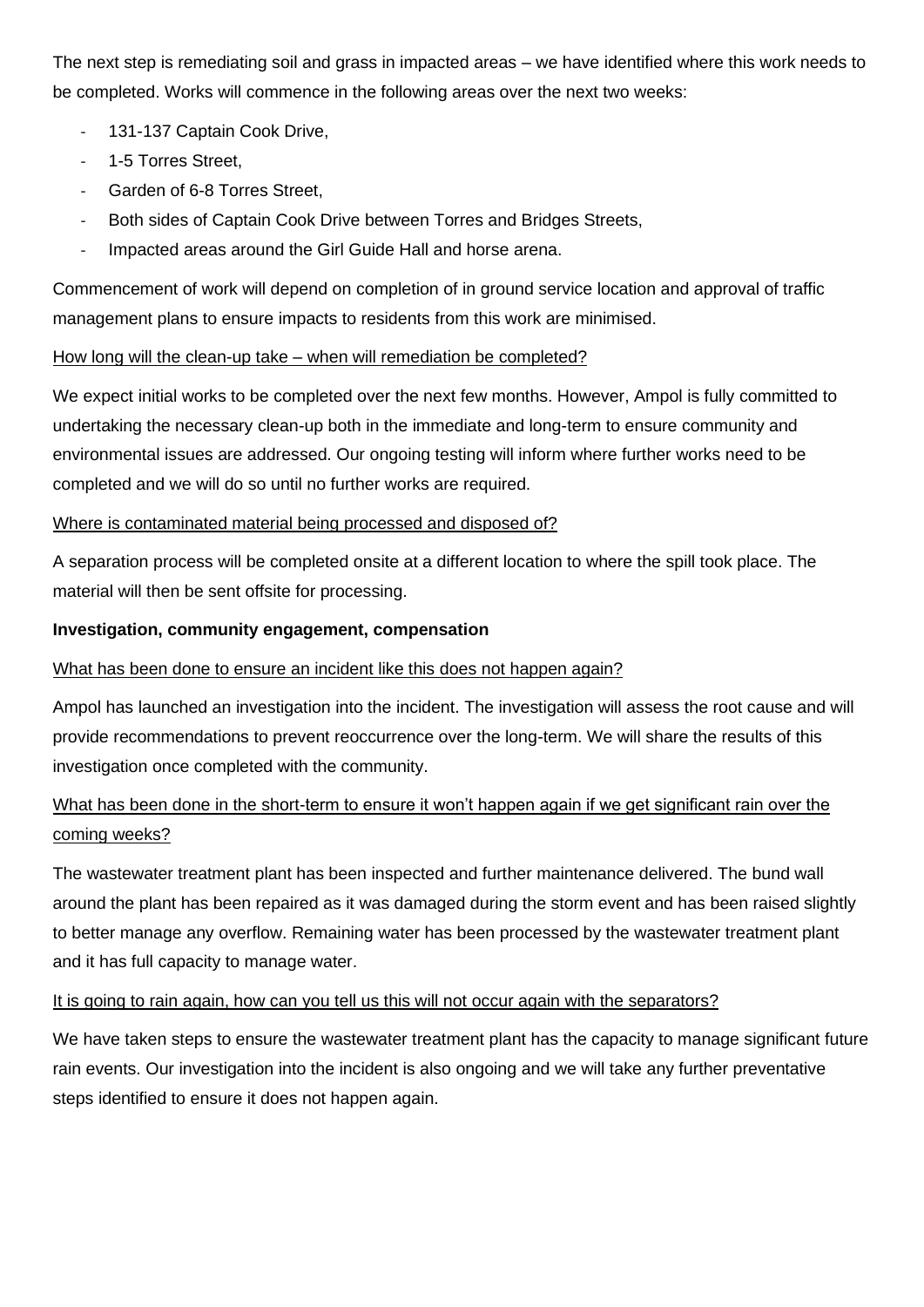## What is Ampol doing to address community concerns?

Ampol apologises to residents for the inconvenience caused by this event and recognises your concerns about it. We are fully committed to undertaking the necessary clean-up both in the immediate and long-term to ensure community and environmental issues are addressed.

If you have concerns about impacts to your property or elsewhere in the local community, please contact our Kurnell site office on 1800 802 385. We will deliver testing works in private property where residents request it. Where residents have been impacted, we are working with them to understand impacts and deliver cleanup works. We continue to engage with business on compensation.

## Who can I call about compensation for impacts to my business or residence?

Ampol will provide compensation where required to residents and businesses. Please call our customer service team on 1800 240 398.

# Where can I get further updates?

Regular updates are being provided on our website - [https://www.ampol.com.au/about-ampol/news-and](https://www.ampol.com.au/about-ampol/news-and-media/kurnell-update)[media/kurnell-update](https://www.ampol.com.au/about-ampol/news-and-media/kurnell-update) or call our Kurnell site office on 1800 802 385.

## **Other**

Why have oil spill employees on the Ampol wharf been removed? How can you say there will never be another spill?

We have not reduced any training or availability for our spill response team and continue to have spill equipment available to respond if required, including booms that can be deployed from the wharf.

Is the water in the open drainage next to the National Park on Polo Street affected? Has it been tested? It runs directly into the beach.

No, it is not impacted.

# What is the latest with diesel odours in the stormwater pipe at the Ampol Kurnell wharf?

We are aware of complaints about odours in this area. We have undertaken testing of this pipe in the last few weeks and in years prior and these tests have shown no hydrocarbon contamination. However, we will investigate odours further and provide an update to the community over the coming month.

# **Additional Q&A - 20 April 2022**

# How do I go about being compensated for road closures and loss of income?

Ampol will compensate businesses impacted by road closures. Compensation enquiries can be submitted to [ampolfeedback@ampol.com.au](mailto:ampolfeedback@ampol.com.au) or by calling our customer service team on 1800 240 398.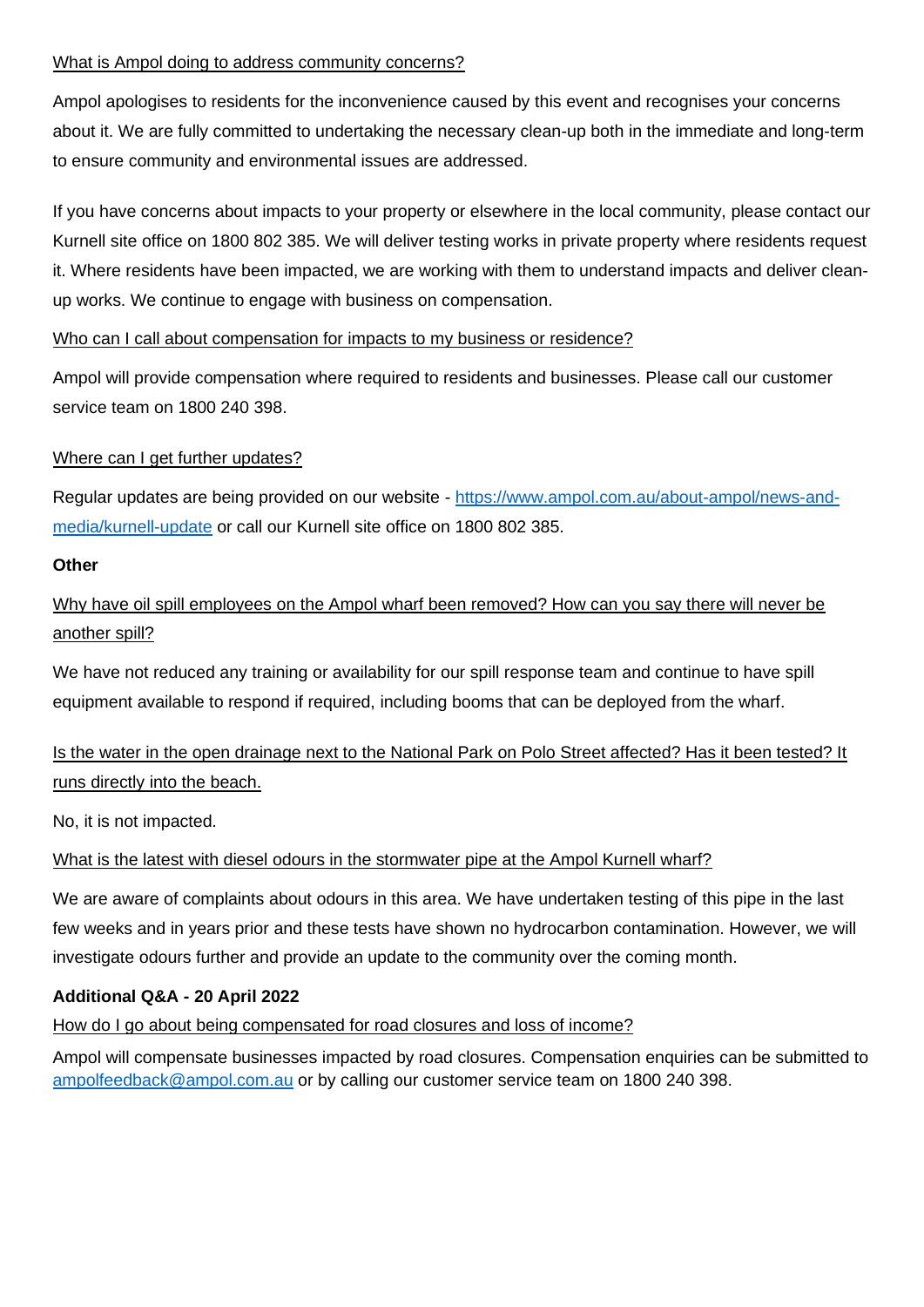# When is approval expected from council to remove impacted council soil?

We are actively working with asset owners – telecommunications, gas, internet, electricity – to obtain their approval for the works. We want to ensure these works are delivered with minimal impact to the community – we will provide an update as soon as we have a confirmed start date which we expect to be early next week.

Has PFAS been tested for in any of the sampling and if so, has it been detected at any level? If not, will there be a new PFAS investigation opened?

We have not tested for PFAS in samples taken following this incident. There is an ongoing program of works to test for PFAS both on and offsite that commenced in 2017 and is being delivered by an independent consultant. We continue to report results to the NSW EPA.

How was this tank overlooked? What routine checks are conducted? Are their any other tanks 'forgotten' about that may also overflow? Can we see a risk management plan? The original reason being a 'failed pump' is there a backup pump installed in case a pump fails?

The separator bays have not been overlooked.

The separator bays are checked every day and oil residue at the top is cleaned regularly depending on levels. Further investigations onsite are indicating that material in the separators likely flowed into the separators as rainfall flowed through the site and picked up small amounts of refining residue from the ongoing remediation operations on site. This refining residue is progressively being disposed of at approved facilities.

Pump failure was not a cause. Pumps for the separator bays are maintained every six months. The wastewater separator system has three sets of pumps to manage the levels in the separators. These pumps started automatically as the levels rise. All pumps were fully operational at the time of the flood and started as per the requirements of the system. In addition, the site has a back-up pump with a capacity of 1000 cubic metres per hour. This pump was also used during the storm event but lost the hose connection and had to be shut down until the hose was reconnected. This back-up pump did not have enough capacity to prevent the flooding of the wastewater treatment plant. There are no other tanks on the site that receive stormwater and could overflow in this manner.

When are you door knocking to reach the impacted members of the community who are not on FB?

We continue to engage directly with residents impacted. We prioritised the one property that was directly impacted and subsequently those residents who have requested testing in their property. Face to face engagement around the impacted areas is continuing.

# Where exactly is the data of the testing being published?

Test results from public areas will be published on Ampol's website - [https://www.ampol.com.au/about](https://www.ampol.com.au/about-ampol/news-and-media/kurnell-update)[ampol/news-and-media/kurnell-update.](https://www.ampol.com.au/about-ampol/news-and-media/kurnell-update) Test results for private residents will be provided directly to each resident. Questions re EPA's testing are best directed to them.

# The horse arena remains closed, have any results of the testing that's been done at the horse arena been returned and if so, what were the findings?

Two soil samples were taken in the horse arena. The results show no detection of hydrocarbons in one sample. However, the result of the second sample returned results above the National Environment Protection Measure guidelines for dermal contact. Planned remediation work will remove and replace the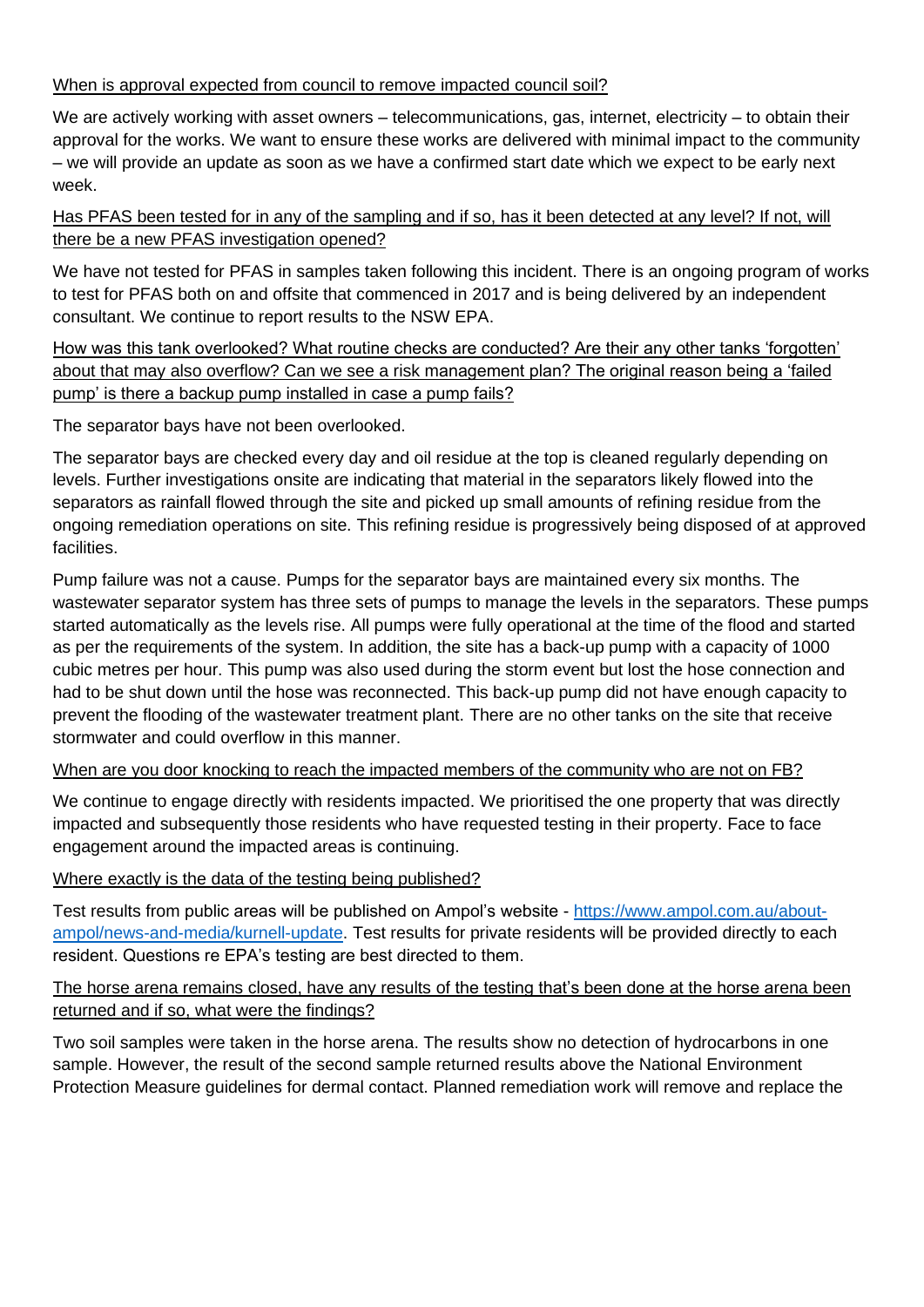impacted soil to remove any health risk and we are in the process of resampling the area. We are awaiting final approvals to commence this work and will keep you updated.

Air monitoring results - confirmation that the air quality is safe for residents to return home

Localised vapour testing is completed every day and has shown no levels of concern. We don't believe there are any health risks created by this incident.

What was the route taken by the overflow / what is the area impacted?

A map of the impacted area is included in the initial results of testing and is available on our website [https://www.ampol.com.au/about-ampol/news-and-media/kurnell-update.](https://www.ampol.com.au/about-ampol/news-and-media/kurnell-update)

Where did emergency services take over management and response to the incident? On Ampol land or within the community?

Within the community. This occurred at approximately 1.30am.

EPA had some guidance given out one on one on how to check bore water. When will this be distributed to all residents?

Ampol will undertake testing of bores where requested. Please contact our Kurnell site office on 1800 802 385 to arrange.

What other clean up chemicals are being used besides DEODOUR AIR?

None

When were tests started?

Samples for testing began being collected on the day of the incident.

What was in the storage and separators, diesel itself is mixture of hydrocarbons. Diesel or fuel oil

Tests have shown the material discharged is of a diesel nature in general.

You have adviser the odor will reduce over time however what is the "time"? 1 week, 1 month, 6 months, a year? Seems like each time the wind stops the odor is there just as strong.

We expect the remediation of soils over the coming weeks to help reduce the level of odours in the community. We are currently finalising approvals so we can commence this work ASAP.

What are the dimensions of the separator bays?

Each separator is approximately 50 metres long by 8 metres wide. There are four separator bays in total. Total surface area is approximately 1,600 square metres.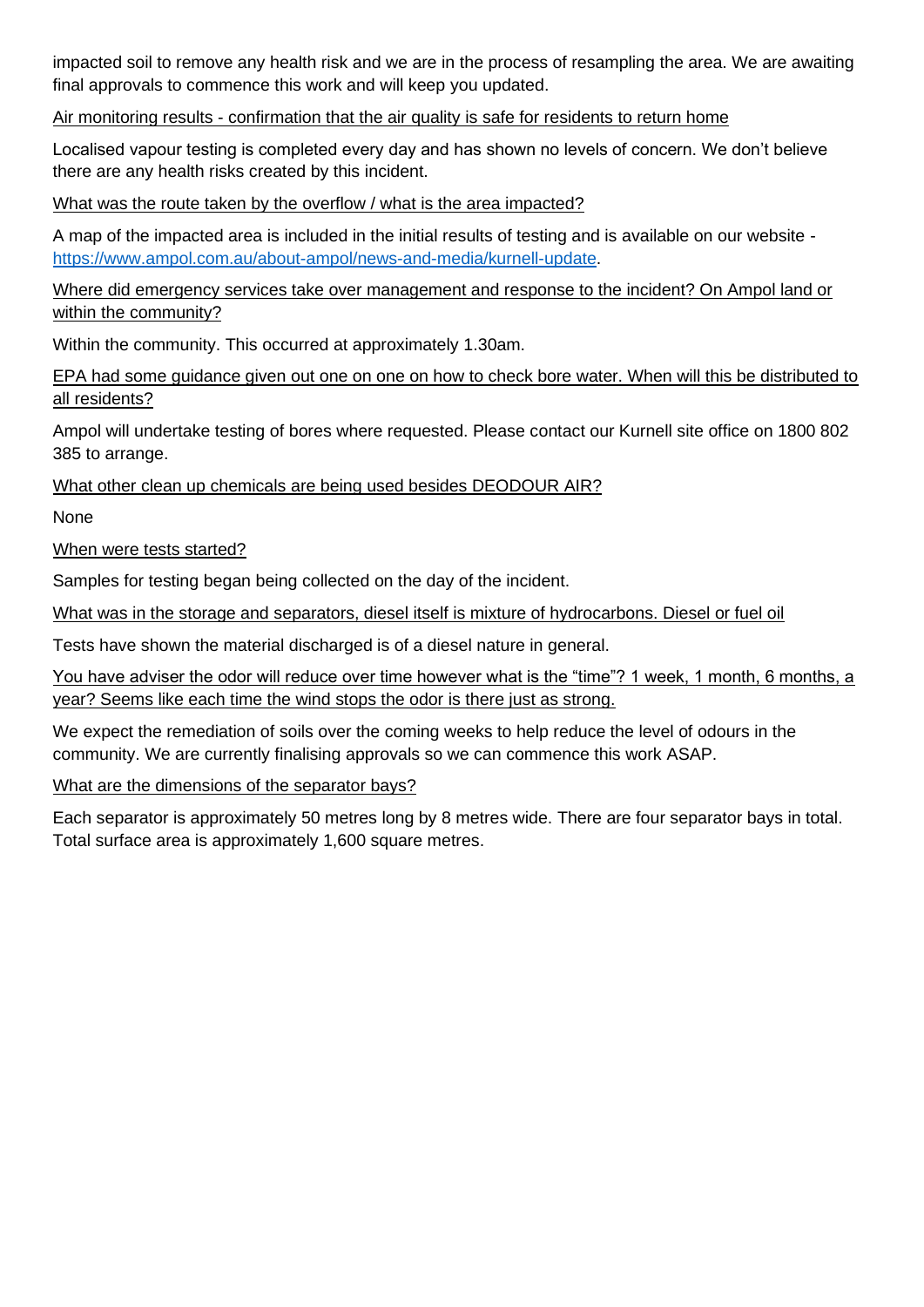# **Additional Q&A - 28 April 2022**

### Is Ampol keeping businesses updated?

We have engaged with ~15 businesses since the incident. We will continue to post community updates to our website and will ensure letterbox drops reach businesses in the local area.

# What PID testing and air monitoring has been done?

A photoionization detector (PID or gas detector) has been used during clean-up to detect and measure the presence of any hydrocarbon vapours. A PID has been used in multiple locations at different times of the day every day since the clean-up commenced on 7 April. Hydrocarbon vapours have not been detected.

For the remediation of impacted soils and grass, PIDs are being used to guide excavation levels. We have estimated 200mm is the level required to remove impacts, but more soil will be taken where required. We know there are areas where deeper excavation is needed. We are focussed on excavating to ensure contamination is removed.

Soil samples at the base of the excavations are being taken and will be analysed to validate this work. We will make these results publicly available. Remediation is being overseen by WSP and by the NSW EPA, who have been on site to validate works delivered.

## What is the latest on testing and testing schedule? When and where are you testing?

WSP is working to take and return results to residents that have requested soil testing. Testing is being completed at 19 private residences and results are being progressively returned. We are also responding to community requests for testing in other public areas, including at the end of Balboa Street.

We have also taken soil samples at the base of remediated areas. Results are being returned as soon as possible and will be provided to the EPA for validation. Results will also be made available to the public. We expect this to occur progressively over the coming weeks.

Ambient are testing has also been done at 20 locations and these results will be returned next week.

## Why have driveways near the roundabout not been excavated?

Ampol is consulting with residents whose driveways and access will be impacted by work. Work will be completed as we receive input from these residents. Testing around these areas will ensure no contaminated soil is left.

### Can you please explain why we are getting very high readings on the PID tester in areas you have remediated?

No. We would need to understand the device, what it is testing for, calibration, areas sampled, etc. For the remediation of impacted soils and grass, PIDs are being used to guide excavation levels. Soil samples are then taken to validate that contamination has been removed. We are happy to discuss our testing process and results with you, please call 1800 802 385.

### Can we use the horse arena now?

We are waiting on soil testing results to validate the remediation works. The reopening will be a decision for others once this has been completed.

### Ampol's contractors spent days behind the RFS station and along the edge of Marton Park trying to clean the waterway. Why is this area not captured in your map of impacted areas?

We inspected this area following the incident and materials in the area were observed to be unrelated to this incident. However, we have undertaken clean up works of these materials. We have also taken samples and are testing. We will make these results available to the public and deliver further works if they are required.

### Where is soil and turf coming from?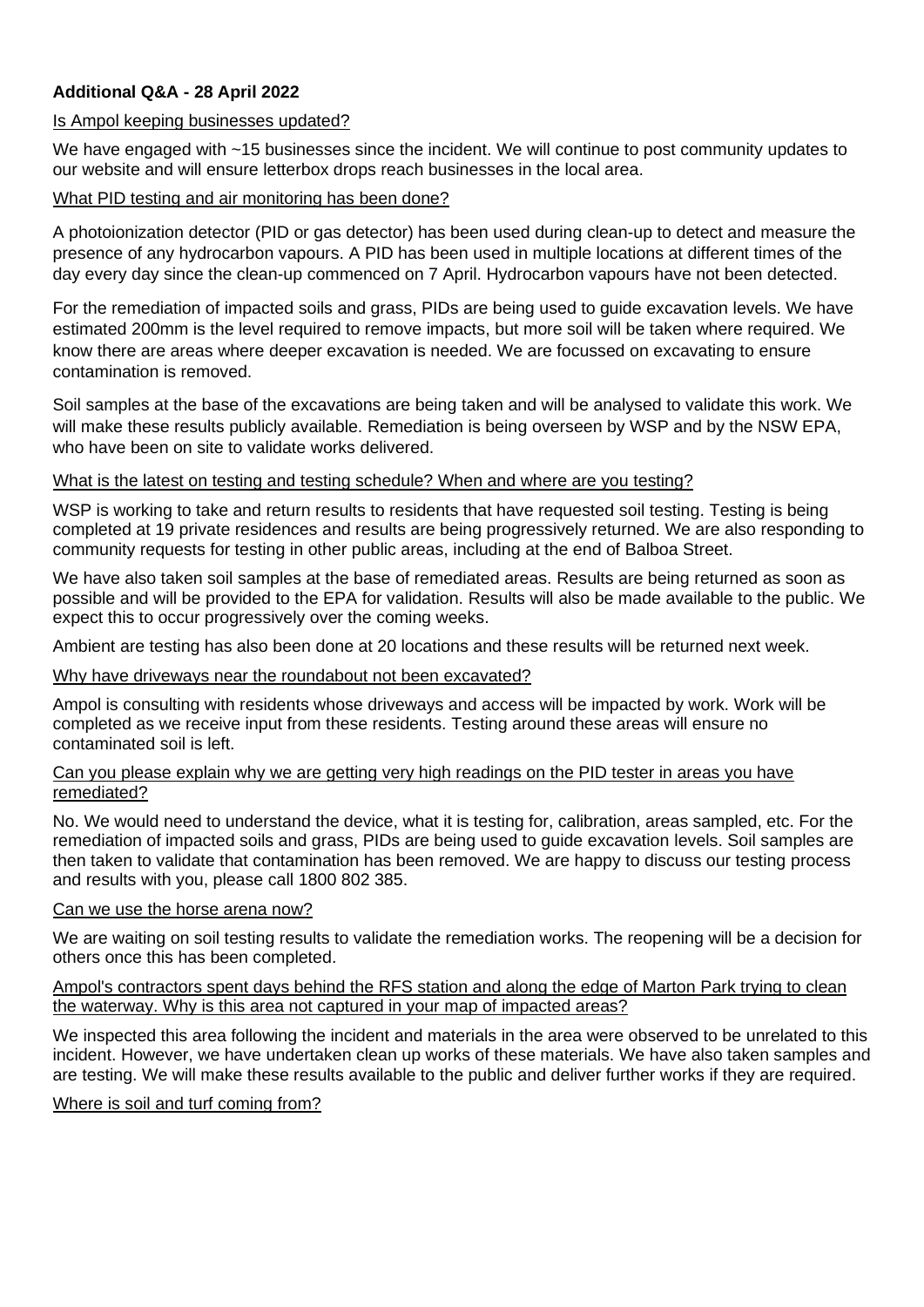Soil and turf being used to replace material excavated has been sourced from BC sands Caringbah NSW – top soil, Lawn Solutions Richmond NSW – turf. The contaminated material is being covered and transported into the terminal awaiting additional sampling and waste category classification. The classification of the waste material will determine the most suitable licenced facility to process the waste.

## Can we communicate EXACTLY what went wrong (in detail). Assuming 3 weeks is plenty of time to complete an 'investigation'

Our investigation is ongoing. We have committed to updating the community once it is complete.

Can you please make available your testing schedule - what are you testing and where? Your crew haven't been able to advise and have simply said "we're doing more than what the EPA says". Then please give us your schedule.

Current testing is focussed on areas where remediation work is being delivered. Soil samples are taken as we get to required excavation levels in areas being remediated. Results are being returned as soon as possible and will be provided to the EPA for validation. Results will then be made available to the public. We expect this to occur progressively over the coming weeks.

The other current focus for testing is to respond to community requests at private property and in other public areas.

## When can we expect to receive your sampling results? All we have been given are results from 7/8 April.

The results for soil sampling in remediated areas will be made public progressively over the coming weeks.

## Are you using fresh grass? Some of it looks brown?

We are using fresh grass from Lawn Solutions in Richmond, NSW. The grass at the end of rolls will sometimes be discoloured. We are maintaining a watering schedule as advised by our providers where new grass has been laid.

#### The fuel smell is still very very obvious coming out of the drain and directly into the beach at the ship's pier , directly under it.

We are aware of complaints about odours in this area. We have undertaken testing of this pipe in the last month and these tests have shown no hydrocarbon contamination. However, we will work with the EPA to investigate odours further, including through camera investigation, and provide an update to the community over the coming months.

### Does Ampol have previous water testing results (especially from the 26/03/2022 when resident William

### Ryder reported the incident to EPA)?

Yes. These results have shown no hydrocarbon contamination. Results have been provided to community members that have asked for them. However, we will investigate odours further and provide an update to the community over the coming months.

If there is no diesel in the water that is being released into Botany Bay, why is there a diesel odour being emitted from the pipe and water?

Recent test results have shown no hydrocarbon contamination. We will investigate odours further and provide an update.

On numerous occasions different Ampol staff have notified me that the contaminated water is from the national park. Does Ampol have positions where this water enters Ampols subsurface drainage system?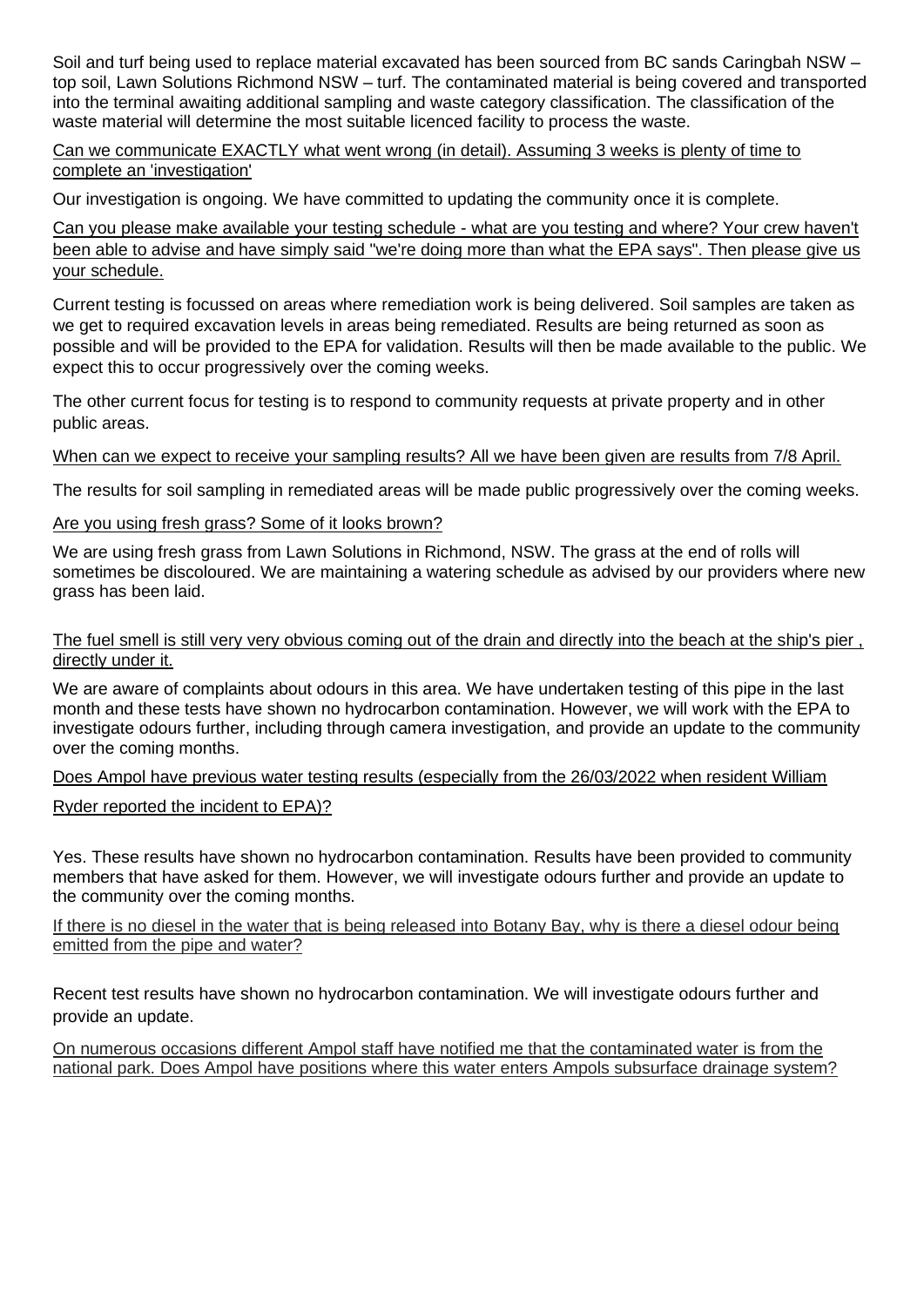The stormwater pipe is owned by Ampol from within the terminal site, to the gate in our Right-of-Way at Prince Charles Parade. After that, stormwater drains from the road feed into it and the pipeline becomes council property. Ampol will investigate odours further, including through camera investigation, to understand if there are issues that need to be addressed.

Does Ampol admit that there is a problem with the odour that is being released from this pipeline? If so, are they planning on remediating the issue?

Results of recent testing has shown no hydrocarbon contamination. However, we will further investigate odours and provide an update.

Is Ampol willing to camera the pipeline to make sure the concrete pipeline has no groundwater leaching or contaminants other than what Ampol releases into the drainage system?

Yes. We will do further works to investigate odours further, including through camera investigation, and provide an update.

Is NSW Health aware of the potential chemicals that the community was exposed to BEFORE the sampling was conducted? Evaporation is highly likely to have impacted accurate results given the lack of urgency to conduct testing.

Samples for testing began being collected on the day of the incident. A PID was used as the clean-up commenced on 7 April and hydrocarbon vapours were not detected.

Testing has been done at 50 locations around the impacted areas. Our independent environment consultant determined testing locations based on observations of contamination. Samples were taken from visually impacted areas (both water and soil) along Captain Cook Drive, Torres Street, the oval at Marton Park, the area around the Girl Guides Hall, the horse paddock, The Marton Park Wetlands and the creek along Captain Cook Drive and into Quibray Bay. Samples have been tested for the presence of fuel like materials (hydrocarbons) and this includes testing for components like benzene and toluene.

Testing has also been done at private residences where required or requested. Individual reports will be prepared for these residents. Residents can continue to contact Ampol if they would like testing completed at private property. Testing and analysis is being done by an independent environmental consultant (WSP) and a NATA accredited lab. Work will be validated by additional tests at the same locations in the next few weeks.

We have been breathing in a chemical odour since just after midnight on Thursday 7 April - are you certain of no human health risks from the incident?

A photoionization detector (PID or gas detector) has been used during clean-up to detect and measure the presence of any hydrocarbon vapours. A PID has been used in multiple locations at different times of the day every day since the clean-up commenced on 7 April. Hydrocarbon vapours have not been detected.

Has air sampling been conducted? Residents are complaining of breathing issues and can still smell it in the air.

A photoionization detector (PID or gas detector) has been used during clean-up to detect and measure the presence of any hydrocarbon vapours. A PID has been used in multiple locations at different times of the day every day since the clean-up commenced on 7 April. Hydrocarbon vapours have not been detected.

Ambient air testing is also being undertaken in 20 locations and these results will be returned and made available to the community next week.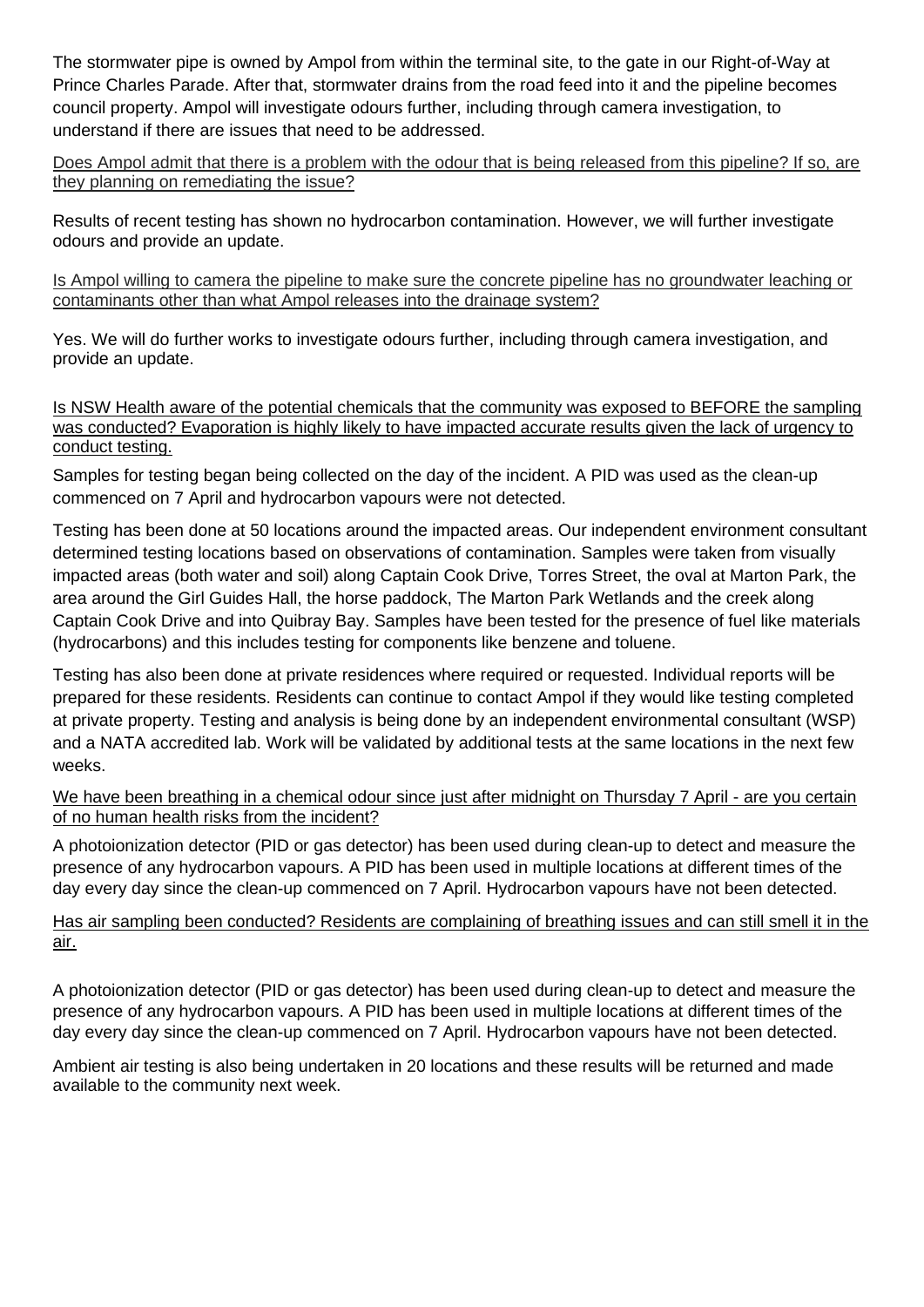When will we have confirmation that air quality is safe for the residents who have moved out of the community to return home?

A photoionization detector (PID or gas detector) has been used during clean-up to detect and measure the presence of any hydrocarbon vapours. A PID has been used in multiple locations at different times of the day every day since the clean-up commenced on 7 April. Hydrocarbon vapours have not been detected.

Why are there no air testing results as we can still smell vapours. What type and how much hydrocarbons have we been inhaling since the spill?

A photoionization detector (PID or gas detector) has been used during clean-up to detect and measure the presence of any hydrocarbon vapours. A PID has been used in multiple locations at different times of the day every day since the clean-up commenced on 7 April. Hydrocarbon vapours have not been detected.

We expect odours to progressively reduce as further clean-up works are delivered. The level of odour will vary depending on issues such as wind speed and direction.

Why didn't SSC, Ampol, NSW Police or NSW Fire & Rescue order the closure of the road at the intersection of Captain Cook Drive & Torres St (where the spill was most evident) immediately?

Ampol is not able to make decisions on road closures.

What is the emergency communications protocol to ensure all relevant government agencies are immediately notified of the disaster? Who is responsible for issuing the alert or making the calls?

The event occurred just after midnight, approximately 12:06am on Thursday 7 April. Emergency services were called by Ampol following the event at approximately 1.30am.

Ampol state that emergency services took over management and response of the incident just after 1:30am within the community. We know that did not happen until much later in the morning and it wasn't managed by NSW Fire & Rescue. What happened when the truck headed to the terminal at 1:54am to meet with Ampol and why wasn't anything done by either party to protect and warn the residents of Kurnell at this time?

An Ampol investigation into the cause and response to the incident is ongoing. We have committed to updating the community when completed.

### Did the Ampol team follow the Ampol Emergency Management Plan?

We have committed to updating the community when our investigation is completed.

### Can Ampol comment if there were any failings in following this procedure?

An Ampol investigation into the cause and response to the incident is ongoing. We will update the community when completed.

Do Ampol run training for employees to be inducted into the EMP?

Yes. All Ampol employees that are part of our Kurnell incident response team are trained. Recertification occurs every 12 months.

If so, were all workers onsite correctly briefed on the current EMP?